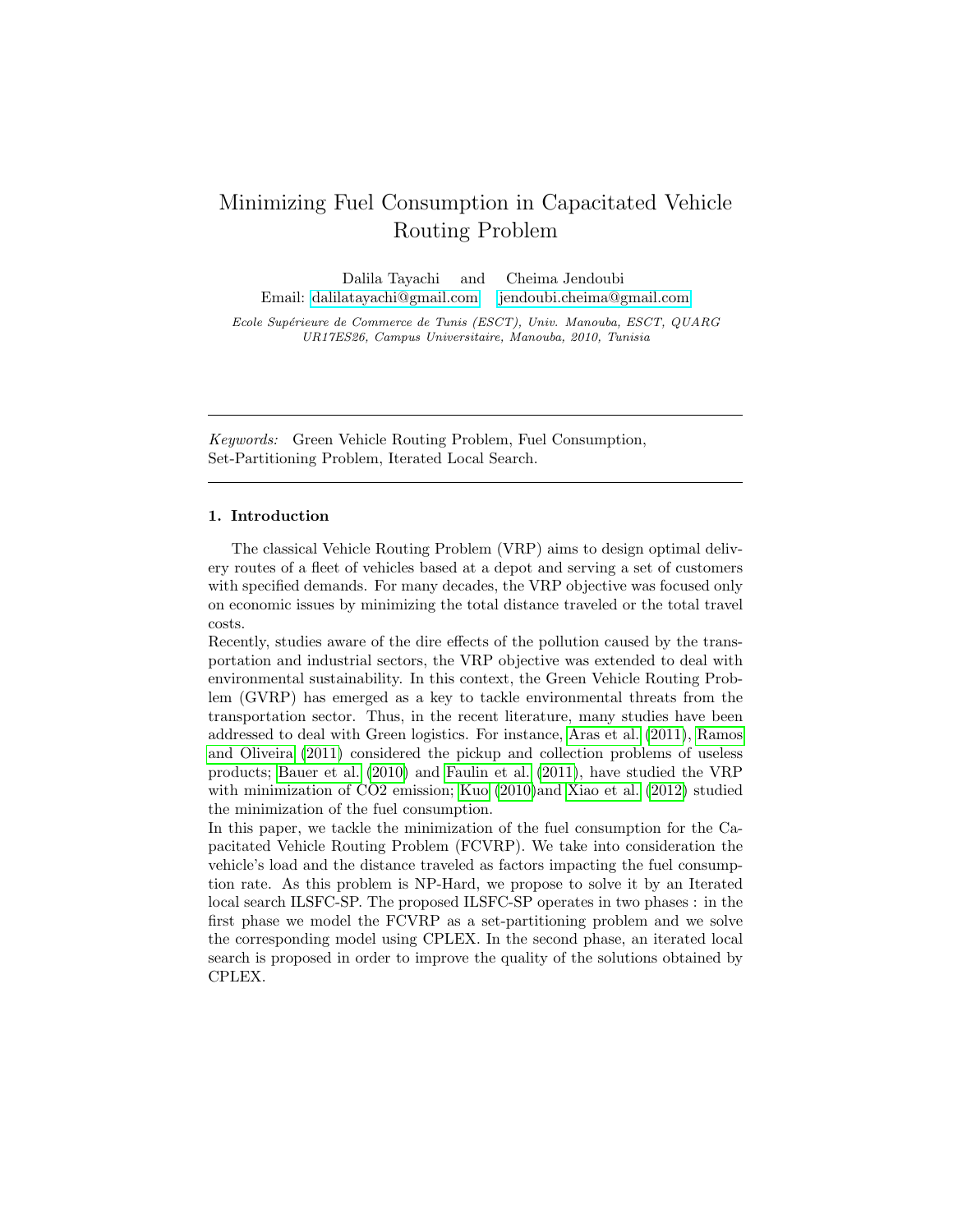## 2. Problem description and modeling

Let  $G = (V, E)$  be a graph where  $V = \{0, 1, ..., n\}$  is the set of vertices and  $E = \{(i,j) | i,j \in V, i < j\}$  is the set of arcs. The Vertex 0 represents the depot while the remaining vertices represent the n customers. Each vertex  $V/\{0\}$  is associated with a non-negative demand  $q_i$  and each arc (i,j) is associated with a distance  $d_{ij}$ . A fleet of homogeneous vehicles is available at the depot. Each vehicle has a loading capacity that can not be exceeded. A vehicle route must start and end at the depot after serving a set of customers. Each customer must be served only once by a single vehicle. The objective is to minimize the total fuel consumed while serving all the customers. It is known that the fuel consumption rate depends on different factors such as distance, load, speed, road gradient, driver wages, etc. In this work, we consider the load and distance as factors influencing the fuel costs such as in the work of [Xiao et al.](#page-3-4) [\(2012\)](#page-3-4). According to these last authors, the fuel cost  $C_{ij}^f$  for traveling from customer i to customer j is expressed as  $c_{ij}^f = c_0 p_{ij} d_{ij}$  where  $p_{ij}$  is the consumption rate along the route from i to j and  $c_0$  is the unit fuel cost. We use this formula in our work.

We propose to model The FCVRP as a set-partitioning problem. Let  $\Omega$  be the set of feasible vehicle routes.  $X_k$  is a decision variable corresponding to the route k, its value is 1 if the route k is selected in the solution otherwise it is equal to 0.  $a_{ik}$  a binary coefficient which equals to 1 if the customer i is included in the route otherwise  $a_{ik} = 0$ .  $C_k^f$  is the fuel cost of the route k. This cost should be calculated as the sum of the fuel cost of all arcs composing the route. The formulation of the FCVRP as a set-partitioning problem is as follows.

$$
Min \sum_{k \in \Omega} C_k^f X_k \tag{1}
$$

$$
S.t. \sum_{k \in \Omega} a_{ik} X_k = 1 \quad \forall i \in \{1..n\}
$$
\n
$$
(2)
$$

$$
X_k \in \{0, 1\} \quad \forall k \in \Omega \tag{3}
$$

#### 3. ILSFC-SP algorithm

The proposed approach consists to develop in a first step an effective heuristic based on mathematical programming using the set-partitioning problem as a formulation, then an Iterated Local search is applied in order to improve the results of the heuristic. In our heuristic, we simplify the previous mathematical programming in order to solve it easily. We build a reduced subset  $\Omega' \subset \Omega$  of feasible and promising routes. Then we solve the reduced partitioning problem by CPLEX.

In a second step, we propose an Iterated Local Search to explore the neighborhood of the resulted solution. This metaheuristic is composed of two phases : the local search phase and the perturbation phase. For the local search phase,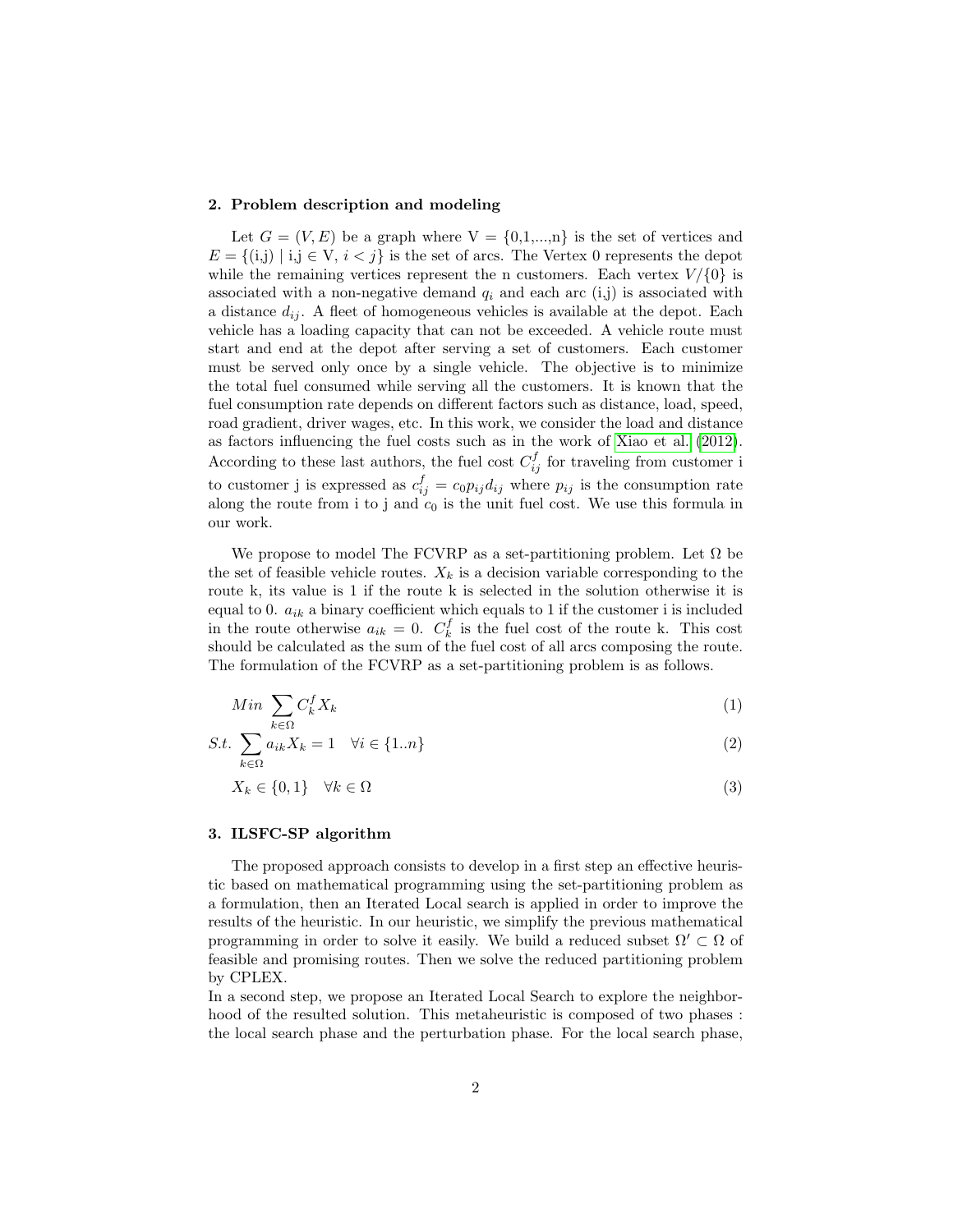we propose a descent method with the shift and swap moves. In the perturbation phase, we propose the destroy and repair operators (Pisinger and Ropke, 2007).

## 4. Computational experiments

In order to evaluate the performance of our approach, we carried out several experiments on two classes of instances. The first class contains 7 small/mediumscale CVRP instances from Christofides (1979) with 50 to 199 customers and the second class is composed of 6 large-scale CVRP instances from Golden et al. (1998) with 240 to 420 customers. We have compared the performance of our approach with the simulated annealing SMSH of [Xiao et al.](#page-3-4) [\(2012\)](#page-3-4).

Table 1: Computational results and comparison on solving the instances of Christofides (1979)

| Instance        | <b>SMSH</b> | <b>ILSFC-SP</b> |
|-----------------|-------------|-----------------|
| $CMT_1(50)$     | 751.11      | 746.388*        |
| $CMT_2(75)$     | 1181.61     | 1192.35         |
| $CMT_3(100)$    | 1147.83     | 1170.22         |
| $CMT_4(150)$    | 1449.81     | 1472.66         |
| $CMT_5(199)$    | 1842.77     | 1911.98         |
| $CMT_{11}(120)$ | 1514.46     | 1512.92*        |
| $CMT_{12}(100)$ | 1174.02     | 1174,57         |

Table 2: Computational results and comparison on solving the instances of Golden et al. (1998)

| Instance           | SMSH    | <b>ILSFC-SP</b> |
|--------------------|---------|-----------------|
| $Golden_{13}(252)$ | 1296.67 | $1292.73*$      |
| $Golden_{14}(320)$ | 1637.93 | $1626.34*$      |
| $Golden_{17}(240)$ | 1057.42 | 1068.15         |
| $Golden_{18}(300)$ | 1494.16 | 1516.14         |
| $Golden_{19}(360)$ | 2055.6  | 2080.76         |
| $Golden_{20}(420)$ | 2687.85 | 2799.53         |

Table 1 and Table 2 show some preliminary results. We note from Table 1 that our ILSFC-SP algorithm outperforms the SMSH algorithm in the two cases  $CMT_1$  and  $CMT_{11}$ . For the rest of instances, results are very close.

Table 2 shows also that ILSFC-SP finds better solutions than the SMSH in  $Golden_{13}$  and  $Golden_{14}$ . In conclusion, we can claim that this first version of the proposed approach is promising.

# 5. References

<span id="page-2-0"></span>Aras, N., Aksen, D. and Tekin, M. T. (2011). "selective multi-depot vehicle routing problem with pricing", Transportation Research Part C: Emerging Technologies 19(5): 866–884.